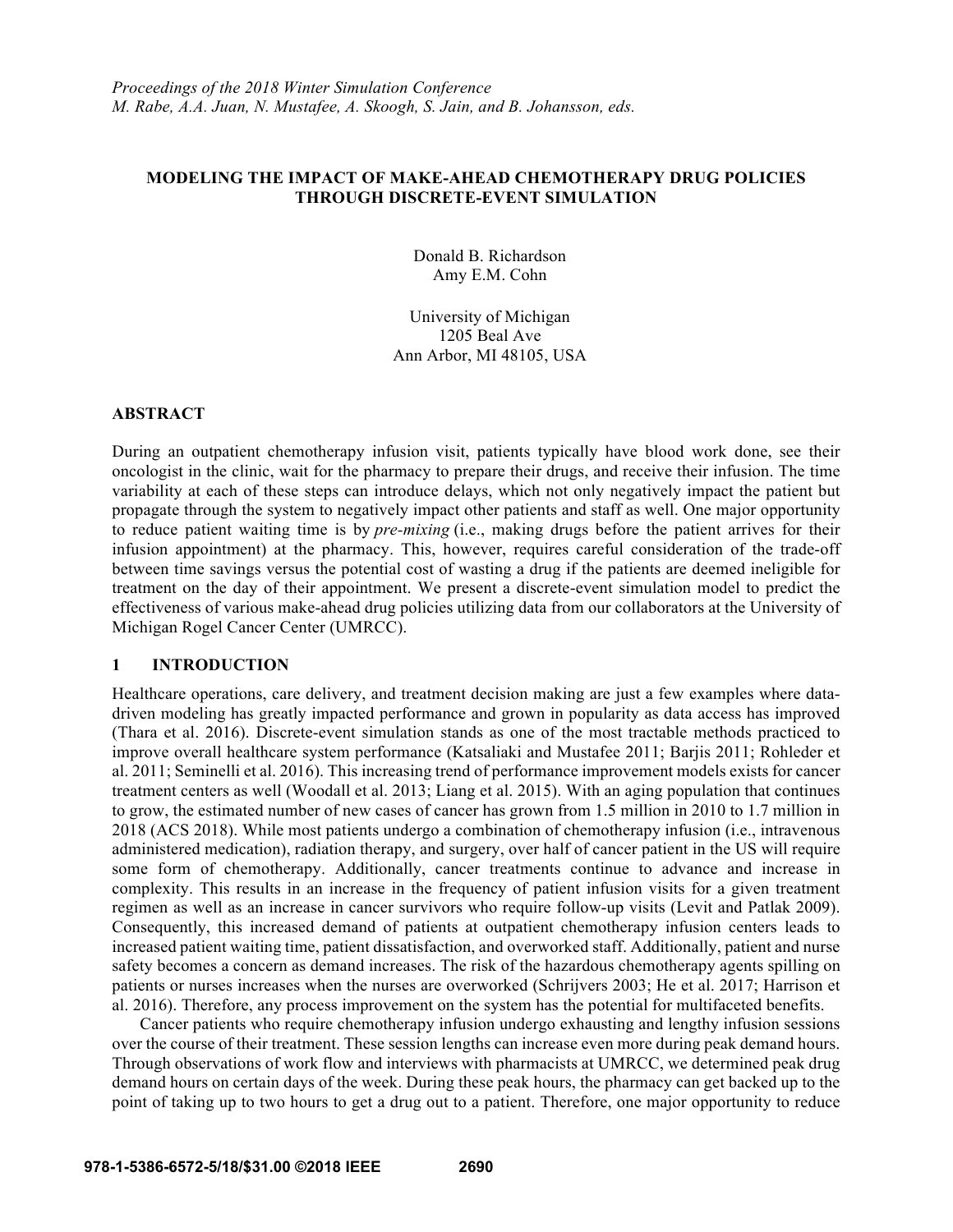patient delays is by optimizing drug preparation at the pharmacy. Drugs can be prepared (i.e., compounded) ahead of time to prevent patients from waiting as their chemotherapy drug(s) is/are compounded as done in Masselink et al. (2012). However, patients scheduled for outpatient chemotherapy infusion may be deferred for treatment (i.e., last minute cancellation due to not meeting medical parameters or personal reasons such as a family member not being available to support the patient) after arriving for their appointment (Fuentes and Frödin 2015). Consequently, the infusion center may incur a waste cost if a drug is made ahead and the patient defers treatment. Infusion centers must implement policies, determining which drugs to make before patients arrive given a fixed window of time, to balance this potential waste cost with the time savings for their patients and staff. In support of this effort, we developed a discrete-event simulation, using UMRCC data, that has widespread applicability to evaluate the effectiveness of pre-mixing chemotherapy drugs as well as the drug planning process in general. This simulation allows us to take multiple sets of drugs determined for pre-mix, along with the patient schedule for the day, and simulate the performance (i.e., time in system and staff utilization) of these sets (i.e., compare the pre-mix policies).

Through our computational experiments, we test proposed methods to create pre-mix policies. For example, if a drug is below a certain cost threshold and one or more patients are scheduled to receive it below a certain probability of deferral, then we can pre-mix the drug. We incorporate patient deferral probabilities from the prediction model in (Richardson et al. 2017). The simulation allows us to test various make-ahead policies for mixing drugs throughout the day. Improvements made at the pharmacy may reduce patient delays and nurse overtime in the infusion area.

The rest of the paper is structured as follows: Section 2 defines the problem we are solving, Section 3 describes the simulation modeling construction and all assumptions, Section 4 presents our computational experiments, and Section 5 provides discussion and conclusion.

### **2 PROBLEM DESCRIPTION**

#### **2.1 Description of Chemotherapy Infusion Process**

Chemotherapy infusion patients' visits consist of getting blood work done, seeing their oncologist, waiting for the pharmacy to prepare their chemotherapy drug, and receiving their infusion. However, recurring patients do not always have a clinic visit as seen in Figure 1. We note that our focus will be on patients who do not have a clinic visit on the day of their appointment, however future work will consider two patient arrival streams, those with and those without a clinic appointment on the same day as their infusion. Patients



Figure 1: This figure presents the patient flow for outpatients and their information. This was created based off of observations and interviews conducted with the medical staff at UMRCC.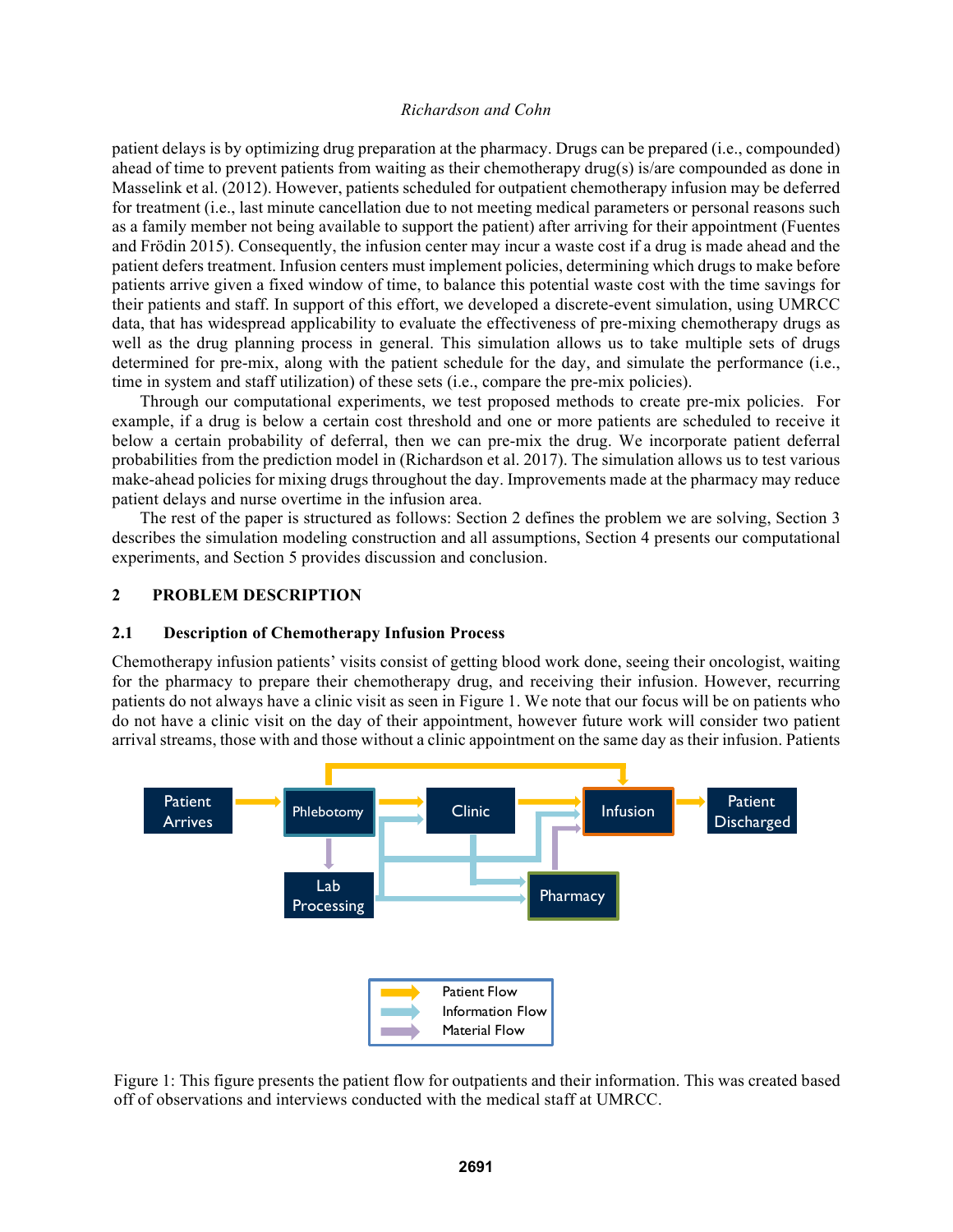with a same-day clinic appointment provide our model additional information to better predict treatment deferrals as well as reduce the sources for lateness to the infusion center (e.g., bad weather, travel time, etc.)

At UMRCC, the patients' orders are only sent to the pharmacy once the patients have finished their clinic visit or are checked-in to the infusion area. The pharmacy has a goal to keep the order turnaroundtime (TAT) under 1 hour for each patient. However, through observation and historical data, we see that the TAT can be as much as 2 hours. Our focus is to improve the drug turnaround time in the pharmacy and in turn reduce the overall time in the system, illustrated in Figure 1, for patients. We propose various policies ranging in risk tolerance. More conservative policies mimic the current state of pre-mix which are solely cost based. Conversely, less conservative policies consider pre-mixing higher-cost drugs if the probability of wasting them is low enough. Although all policies save time, the purpose of the simulation is to determine how much time and whose time (patient or pharmacist/tech).

# **2.2 Pharmacy Process Flow Description**

The drug mixing process at the pharmacy consists of a series of order verifications, the actual compounding of the drug, and safety checks to ensure safe delivery to patients. The process we model begins when a drug order has been received by the pharmacy (i.e., the patient has arrived at infusion and is ready to be treated). Figure 2 illustrates the various steps taken and various checks needed to complete a chemotherapy drug order. If a drug is pre-mixed, all steps are performed in advance except for the final safety check. The drug mixing process is carried out by various pharmacist and technical staff. Pharmacists conduct both the order verification and safety check of all drugs. They are assigned to one of these two tasks for the first half of the day then switch. Pharmacy technical staff serve one of two roles: compounding drugs under the hood or printing all labels and collecting supplies.



Figure 2: Pharmacy process flow for chemotherapy infusion drug orders.

For simulation purposes, we simplified this process flow into five main steps.

- 1. Check if the drug was made ahead (pre-mixed), if yes skip to Step 5 otherwise continue to Step 2.
- 2. Complete two drug verifications; must be done by two different pharmacists
- 3. Print labels and collect supplies for the drug order
- 4. Compound the drug and perform the first safety check. If order is mixed incorrectly, the same tech must remake the order (i.e., repeat Step 4)
- 5. Perform the safety check and deliver the completed order.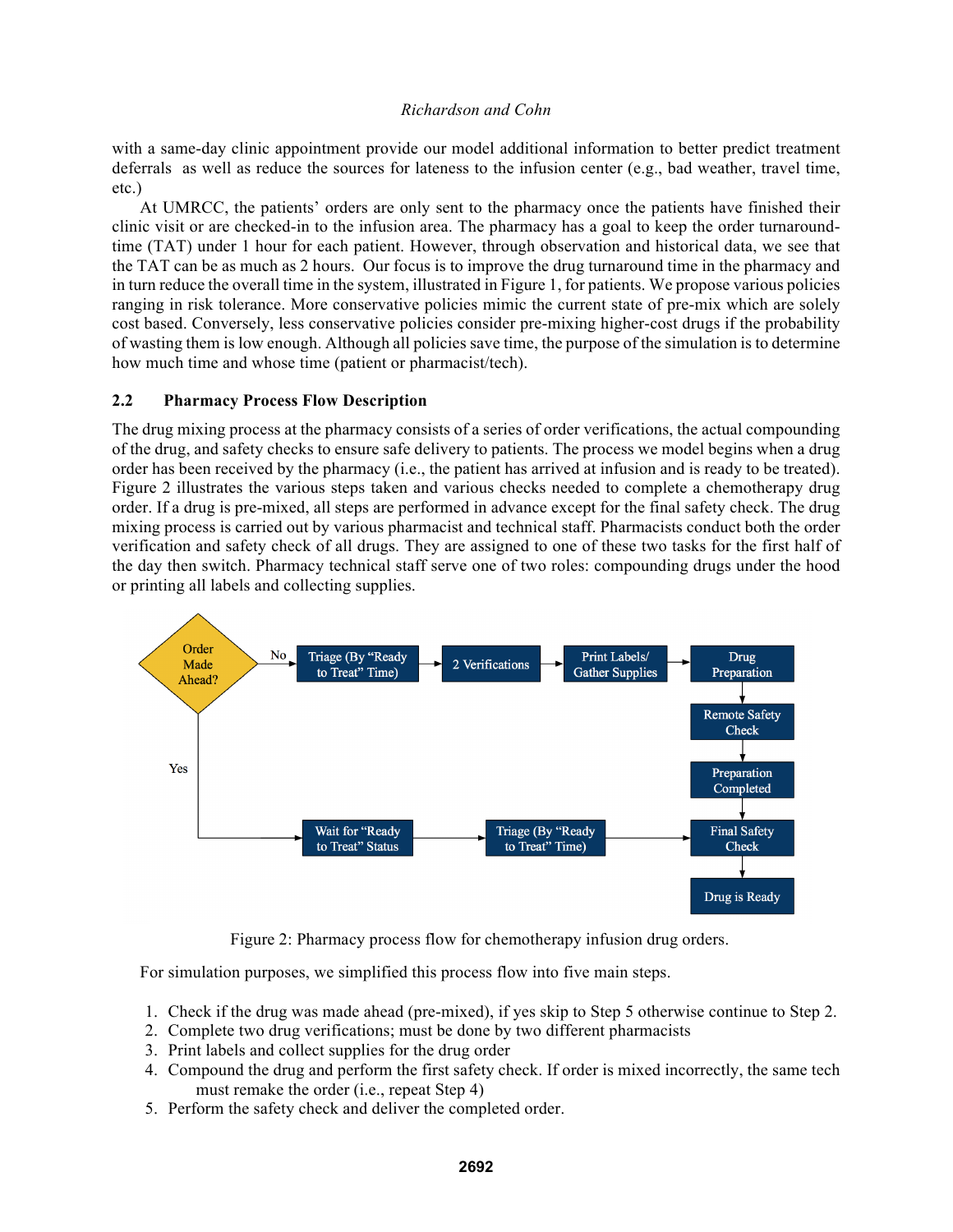Arrivals are determined based on the patients' appointment time plus some random deviation where a negative deviation means the patient was early and positive means they were late. Each time a new order arrives, the orders are sorted first by arrival time then by appointment time (i.e., if two orders arrive at the same time before the pharmacy opens, the order with the earlier appointment time will be processed first). Orders are then released to follow the process in Figure 2. Once a drug is verified twice (Step 2) and all supplies have been gathered (Step 3), it then can proceed to the mixing hood. After the drug is mixed, the remote safety check is performed by the pharmacist. Before compounding the drugs, the mixing tech must take a photo of all materials and another photo after the drug has been fully compounded. The safety check pharmacist must review these images before the mixing process can be marked as complete. However, during this check, the mixing tech cannot conduct any other work. Since the historical data is only captured when a drug entered and exited the mixing hood, we included this initial safety check in the mixing time for our drugs. We note this safety check is performed in addition to the final safety check/drug delivery in step 5 of our simulation.

### **3 SIMULATION MODEL**

Our simulation was built using the *SimPy* module in Python version 3.6. The model is initiated with a set of orders scheduled for the day, with some being flagged as pre-mixed, each of which has a scheduled arrival time for the corresponding patient. The actual arrival time of orders, the length of each service, and the potential for the compounding service to fail are all stochastic. Due to the interest of our collaborators, variable staffing was outside the scope of this project. Our metrics are the time in system for each order (i.e., perceived patient wait time) and the utilization of all resources (i.e., pharmacist and techs at the pharmacy).

#### **3.1 Model Input Parameters**

Our simulation input parameters are determined using a combination of observations, historical data, and expert pharmacist opinion. Using the *SciPy* module in Python, we fit all distributions used for arrival time and service time estimation as seen in Table 1.

| <b>Process</b>            | <b>Distribution</b>                      | <b>Description</b>            |
|---------------------------|------------------------------------------|-------------------------------|
| <b>Patient Arrivals</b>   | JohnsonSU (-0.428, 1.41, -2.767, 45.511) | Negative values=early arrival |
|                           |                                          | Positive=late arrival         |
| <b>First Verification</b> | Triangular $(1,2,15)$                    | Expert Opinion in min         |
| Second Verification       | Triangular $(1,2,5)$                     | Expert Opinion in min         |
| Print Labels/Kit          | Triangular $(1,3,5)$                     | Expert Opinion in min         |
| Drug Mix Time             | Beta (1.461, 1376723443.471, 1.019,      | <b>Historical Data</b>        |
|                           | 7036129537.303)                          |                               |
| <b>Safety Check</b>       | Pearson3(2.509, 3.583, 3.240)            | <b>Historical Data</b>        |

Table 1: All input distribution and parameters used in our simulation model.

While the arrivals are appointment driven, most patients' actual arrival time will deviate from their scheduled appointment time due to the stochastic nature of any previous appointments as well as general tardiness or earliness. An additional delay can occur since a pharmacy order is only initiated once a patient has arrived and checked-in for their infusion appointment. We approach modeling the arrival process by first determining the distribution of the deviation from scheduled appointment time to actual arrival time (check-in time). Figure 3 presents a histogram of the arrival deviation data along with the JohnsonSU distribution used for arrival estimations in the simulation similar to (Rohleder et al. 2011).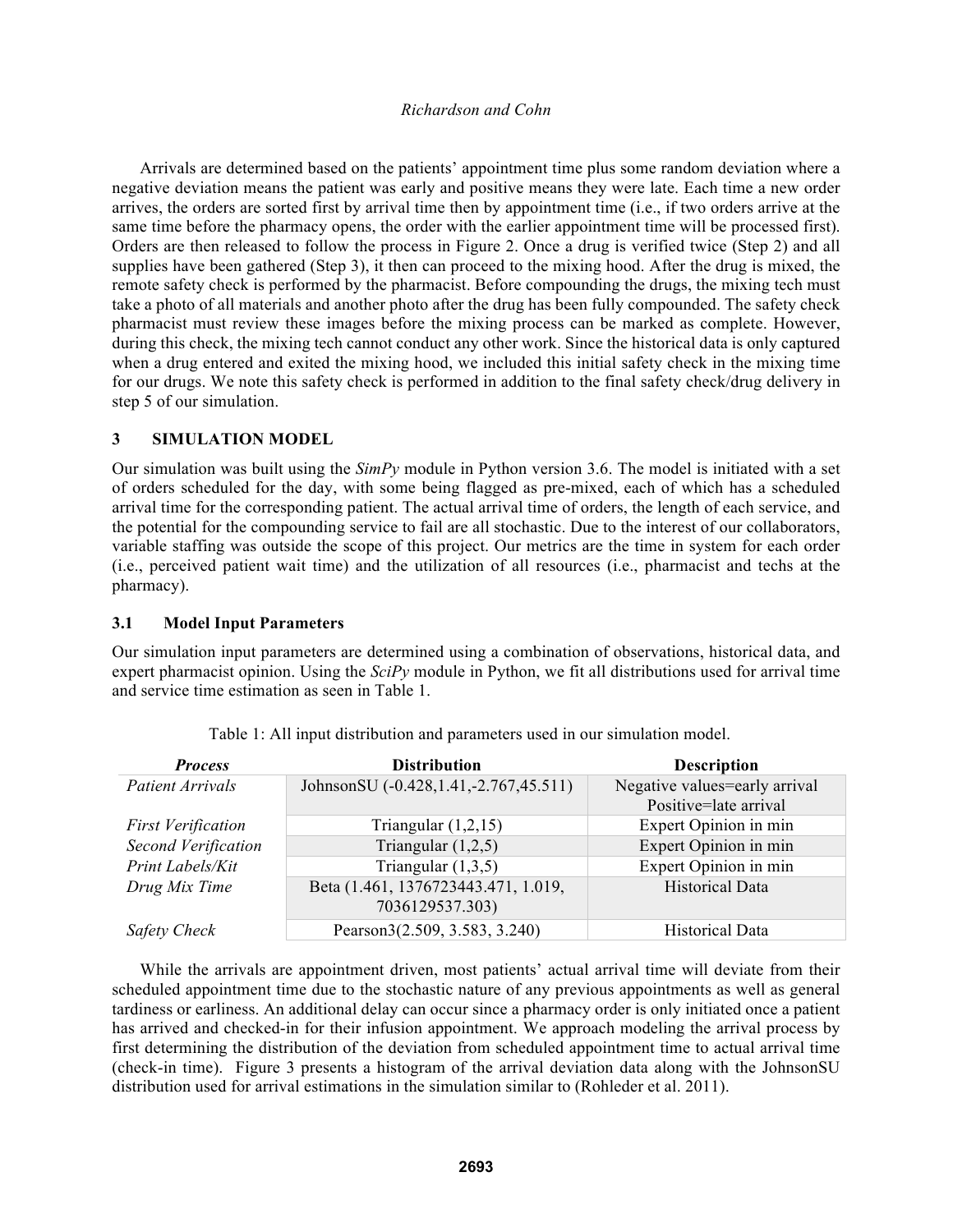

Figure 3: JohnsonSU Arrival Deviation Distribution Fit. Historical Data taken from UMRCC MiChart (Epic Product) Medical Records from 2016.

The model also incorporates patients deferrals/no-shows. From the pharmacy perspective, this will only affect the metrics if a patient's drug is pre-mixed and they have a same day deferral/no-show. To determine this probability, we trained a Bayesian Additive Regression Tree (BART) model with demographic (e.g., race, gender, age, sex, and marital status), scheduling history (i.e., number of previous cancellations, previous appointments, and past treatment protocols), and medical treatment patient data to make the treatment deferral/no-show predictions for each patient. This model was chosen based on a comparative procedure, discussed in Richardson et al. (2017), which tested multiple binary decision models to determine the model with the best out-of-sample prediction based on AUC, Briar Score, and F-1 Score. With a decision threshold of probability .75, we correctly predicted 93% of completed appointments and 21% of deferrals/no-shows with an overall accuracy of 84%. We note that while a false negative is not ideal, there is no waste cost associated with it (i.e., the drug would be mixed as planned.) However, a false positive could result in a drug being wasted if pre-mixed.

We emphasize that the UMRCC system was used as an example case study. The presented computational experiments utilized historical data from 2016 and expert opinion from the UMRCC pharmacy to estimate model inputs and validity. We note our modeling approach can be replicated for other facilities with minor modifications to the pharmacy process flow as well as the appropriate data sources.

After observing the simulated no pre-mix case discussed in Section 4, it was determined a reasonable estimate if the pharmacy did not pre-mix based on the observed data. We highlight that we focus on comparing various make-ahead policies as a proof of concept.

#### **3.2 Modeling Conditions**

The infusion center pharmacy opens at 6:00 am to complete all pre-mix drug orders. We assume that all pre-mixed orders will not expire before they are administered if the patient appointment is at noon or before (most drugs have an 8-12 hour lifetime). At 7:30am they finish pre-mixing and begin making orders as patients arrive (earliest appointment time is 7:30am). We assume if a drug is pre-mix that it will be completed in this window of time. This is when our simulation starts and runs until all patients are served each day. The simulation only considers a single arrival stream of patients based on their appointment time in infusion. There are some cases when a same day appointment can occur but the majority of appoints will be scheduled ahead of time. The simulation then models a single drug order for each patient with a drug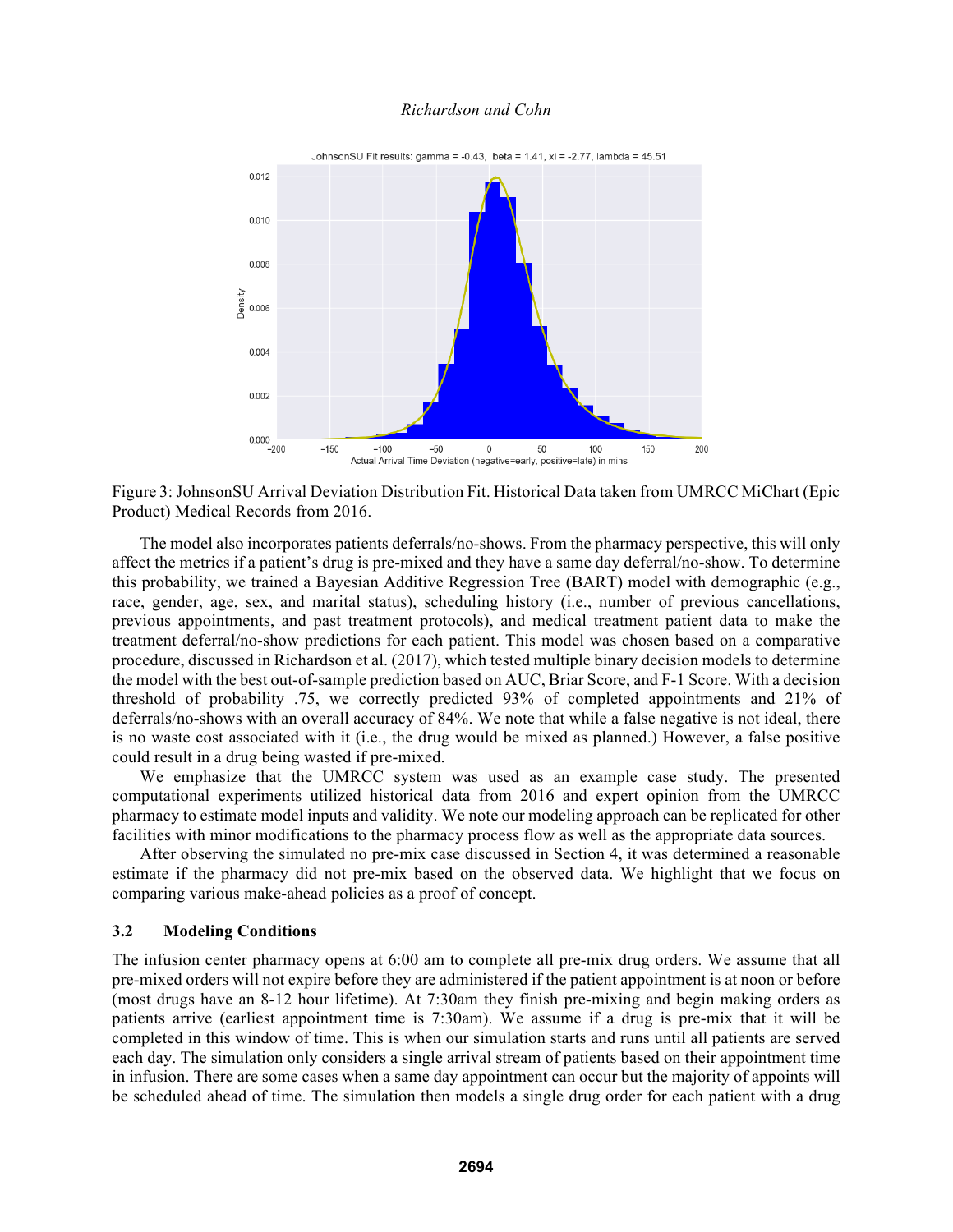compounding probability of failure of 5%. Through observations and interviews with pharmacists, we found this to be a reasonable assumption. There is also a chance for pre-mixed orders to be wasted if a patient defers or doesn't show. We assume constant patient volumes for each iteration of the simulation buy vary them by day of week to best represent the cancer centers current schedule.

# **4 COMPUTATIONAL EXPERIMENTS**

We present three tractable and easily implementable pre-mix policies. Then we compare their performance with the baseline scenario (i.e., no pre-mix policy). Table 2a and 2b highlight our performance metrics (total time in system and staff utilization) compared across scenarios. Since staffing is out of the scope of this paper, we keep a constant schedule across all scenarios based on the current staffing schedule at UMRCC. We simulate a week (i.e., Monday through Friday) with a constant amount of pre-mixed drugs each day since the pharmacy has the same limited time to pre-mix drugs each day. This week was simulated 20 times to insure we stayed within an error of 5 minutes.

# **4.1 Scenario 1**

In the first scenario, we only consider pre-mixing drugs for the first 20 (this number is adjustable and dependent on the time allotted for pre-mix) patients who have a probability of deferral/no-show of 0.1 or lower. This threshold is used as an example; it is ultimately determined by the decision maker, depending on their risk tolerance. The probability of deferral/no-show for patients scheduled to receive the drug orders were determined using a BART model with the input data mentioned in Section 3.1.

# **4.2 Scenario 2**

For our second scenario, we disregard the probability of deferral/no-show and focus solely on patient appointment times when deciding to pre-mix. Since the pharmacy schedule is heaviest before noon, we focus on pre-mixing only for patients with scheduled appointments from 8am-12pm . This also ensures that all pre-mixed drugs won't expire before the patients' appointments. Next, we determine the proportion of appointments in each hour block from the first appointment until noon. This proportion is used to determine the number of pre-mixed drugs in a respective hour block (e.g., suppose from 8-9am there are 20 patients out of a total of 100 that morning, then given we can only pre-mix 20 drugs, the first 5 drugs in that time window will be pre-mixed).

# **4.3 Scenario 3**

In our last scenario, we combine ideas from both Scenarios 1 and 2. Using the proportions for each hour block determined in Scenario 2, we then only assign the allocated number of pre-mixed drugs to patients that fall below the probability of deferral/no-show threshold from Scenario 1. This policy should incorporate the benefits of pre-mixing throughout the first half of the day while being more risk adverse in regards to wasting drugs. This also may spread out the appointments that have pre-mix drugs (assuming the first five patient in our previous example do not all fall under the probability of deferral/no-show threshold).

# **4.4 Results/Discussion**

Referring to Table 2a, it is clear that pre-mixing chemotherapy drugs has a significant impact on the average time in the system for a drug order as Scenarios 1, 2, and 3 all outperform the No Pre-mix case. On Day 3 we see that Scenario 1 out performs Scenario 2. This is an example where being more risk-seeking by not considering the probability of deferral/no-show had less reward (i.e., drugs may have been pre-mixed for patients who actually deferred treatment resulting in no benefit for pre-mixing) for the patients. However, all other days we see Scenario 2 dominates 1. This results from Scenario 1 only mixing the first 20 drugs that fit the criteria. This reduces the potential propagated time savings compared to spreading the pre-mixed drugs throughout the schedule. While not always significant, we see that the average time in system for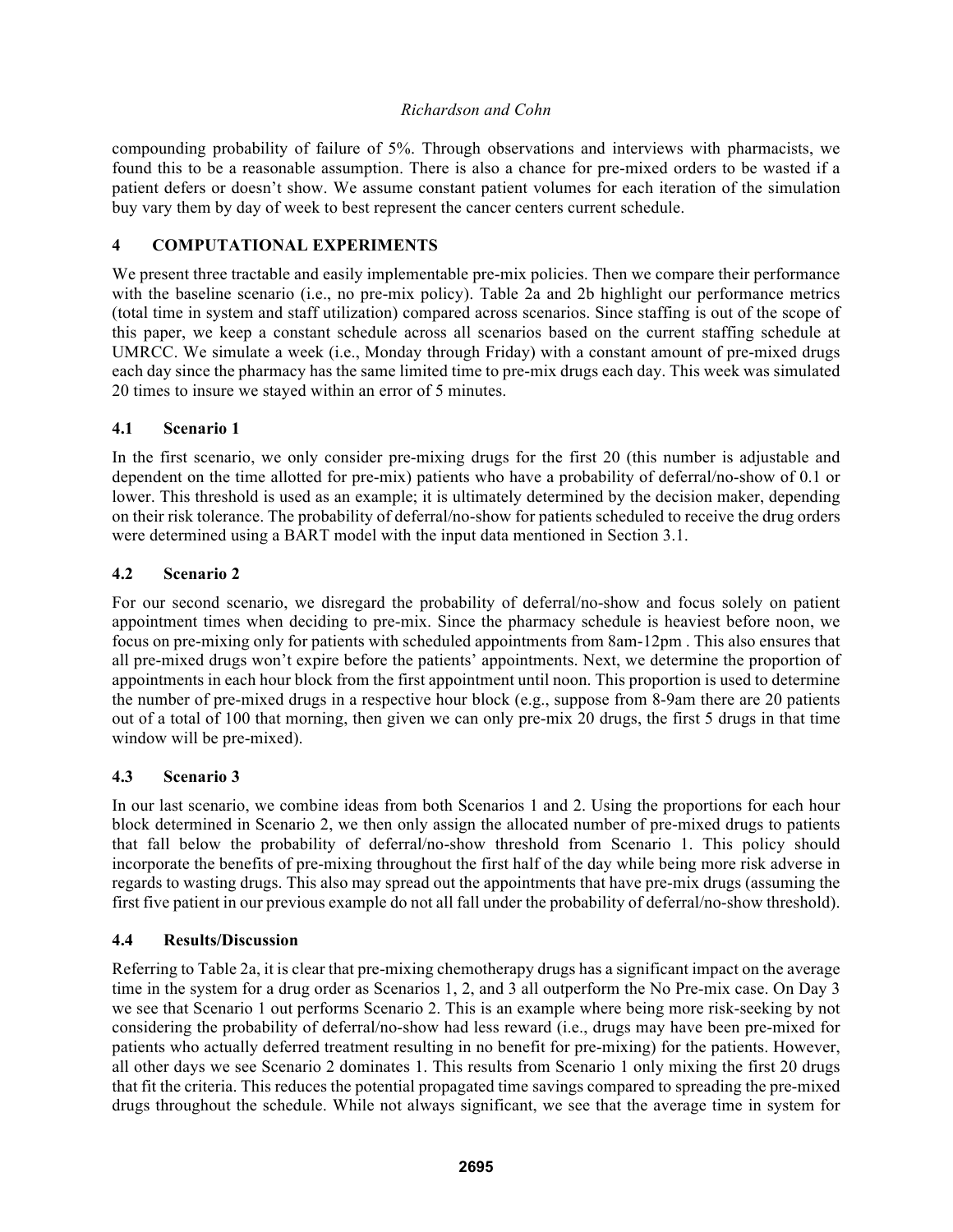Scenario 3 and the average number of wasted drugs is lower than Scenarios 1 and 2. We hypothesized this to be the case since Scenario 3 is a more efficient "rule of thumb" policy by utilizing the more conservative approach of Scenario 1 but also by lightning the pharmacy load throughout the morning instead of just in the first couple of hours similar to Scenario 2.

Table 2a: Contains the comparison of time in system for the various scenarios in minutes.

|                                     | Metrics |                |                | Scenarios      |                |  |  |  |
|-------------------------------------|---------|----------------|----------------|----------------|----------------|--|--|--|
| Day of Week                         |         | No Pre-mix     |                | $\mathfrak{D}$ | 3              |  |  |  |
|                                     | Average | 52.79          | 30.70          | 26.64          | 26.17          |  |  |  |
|                                     | C.I.    | (49.51, 56.07) | (29.53, 31.87) | (26.23, 27.05) | (25.65, 26.68) |  |  |  |
| $\overline{2}$                      | Average | 85.63          | 46.60          | 41.73          | 38.19          |  |  |  |
| C.I.                                |         | (80.79, 90.46) | (44.43, 48.8)  | (39.21, 44.25) | (36.19, 40.19) |  |  |  |
| 3                                   | Average | 58.04          | 35.44          | 37.69          | 27.47          |  |  |  |
|                                     | C.I.    | (54.74, 61.34) | (33.65, 37.22) | (34.87, 40.51) | (26.59, 28.35) |  |  |  |
| 4                                   | Average | 38.10          | 24.78          | 22.82          | 22.43          |  |  |  |
|                                     | C.I.    | (36.3, 39.89)  | (24.18, 25.37) | (22.35, 23.33) | (22.06, 22.81) |  |  |  |
| 5                                   | Average | 47.86          | 28.32          | 25.73          | 25.70          |  |  |  |
|                                     | C.I.    | (44.95, 50.78) | (27.53, 29.09) | (25.27, 26.19) | (24.71, 26.7)  |  |  |  |
| Avg. $#$ of drugs<br>wasted per day |         | $\mathbf{0}$   | 2.81           | 3.13           | 2.32           |  |  |  |

**Drug Order Time in System and Wasted Drug Results**

Looking at Day 2 (highest drug order demand day of the week) in Table 2b, we also notice a significant effect on staff utilization. For example, both Verification Pharmacists and Printing Technicians have a very high utilization in the No Pre-mix case. By simply pre-mixing 20 drugs before the patient rush, we are able to decrease their utilization by almost 10% and 5% respectively. This supports the idea that pre-mixing chemotherapy drugs will benefit both the patients and the staff to better ensure safe delivery of such high hazardous drugs. Since we assume the same distribution for mixing all chemotherapy drugs and that arrivals are appointment driven, the utilization across all pre-mix policies is relatively the same. We note that our utilization calculation for the Safety Check Pharmacist are an extreme under-estimate. As discussed in Section 3, we were only able to capture the start time for compounding a drug to the completed time. As seen in Figure 2, this also incorporated the Remote Safety check which is performed by the Safety Pharmacist. It is here where almost all of the 5% of failed drug orders are determined and cycled back for re-compounding. Refer to the Appendix for utilization results on all other days.

Table 2b: Utilization comparison between policies on Day 2 of our simulation as percentages.

|  | Day 2 Utilization |
|--|-------------------|

| Resource           | Scenarios |            |       |      |      |       |      |      |       |      |      |       |  |  |
|--------------------|-----------|------------|-------|------|------|-------|------|------|-------|------|------|-------|--|--|
|                    |           | No Pre-mix |       |      |      |       |      |      |       |      |      |       |  |  |
|                    | Avg.      | CI-        | $Cl+$ | Avg. | CI-  | $CI+$ | Avg. | CI-  | $CI+$ | Avg. | CI-  | $CI+$ |  |  |
| Verification Pharm | 0.89      | 0.80       | 0.99  | 0.82 | 0.77 | 0.87  | 0.81 | 0.77 | 0.85  | 0.81 | 0.77 | 0.86  |  |  |
| Print Tech         | 0.71      | 0.56       | 0.85  | 0.65 | 0.62 | 0.67  | 0.65 | 0.61 | 0.69  | 0.65 | 0.62 | 0.68  |  |  |
| Mix Tech           | 0.30      | 0.28       | 0.32  | 0.28 | 0.27 | 0.29  | 0.26 | 0.25 | 0.27  | 0.27 | 0.26 | 0.28  |  |  |
| Safety Pharm       | 0.01      | 0.01       | 0.01  | 0.01 | 0.01 | 0.01  | 0.01 | 0.01 | 0.01  | 0.01 | 0.01 | 0.01  |  |  |

# **5 CONCLUSION**

Using discrete event simulation, we evaluated various pre-mix policies to determine which most benefited both the individual patients and the entire outpatient infusion system. We used estimated probabilities of deferral/no-show from our BART model to develop these policies for chemotherapy drugs at an outpatient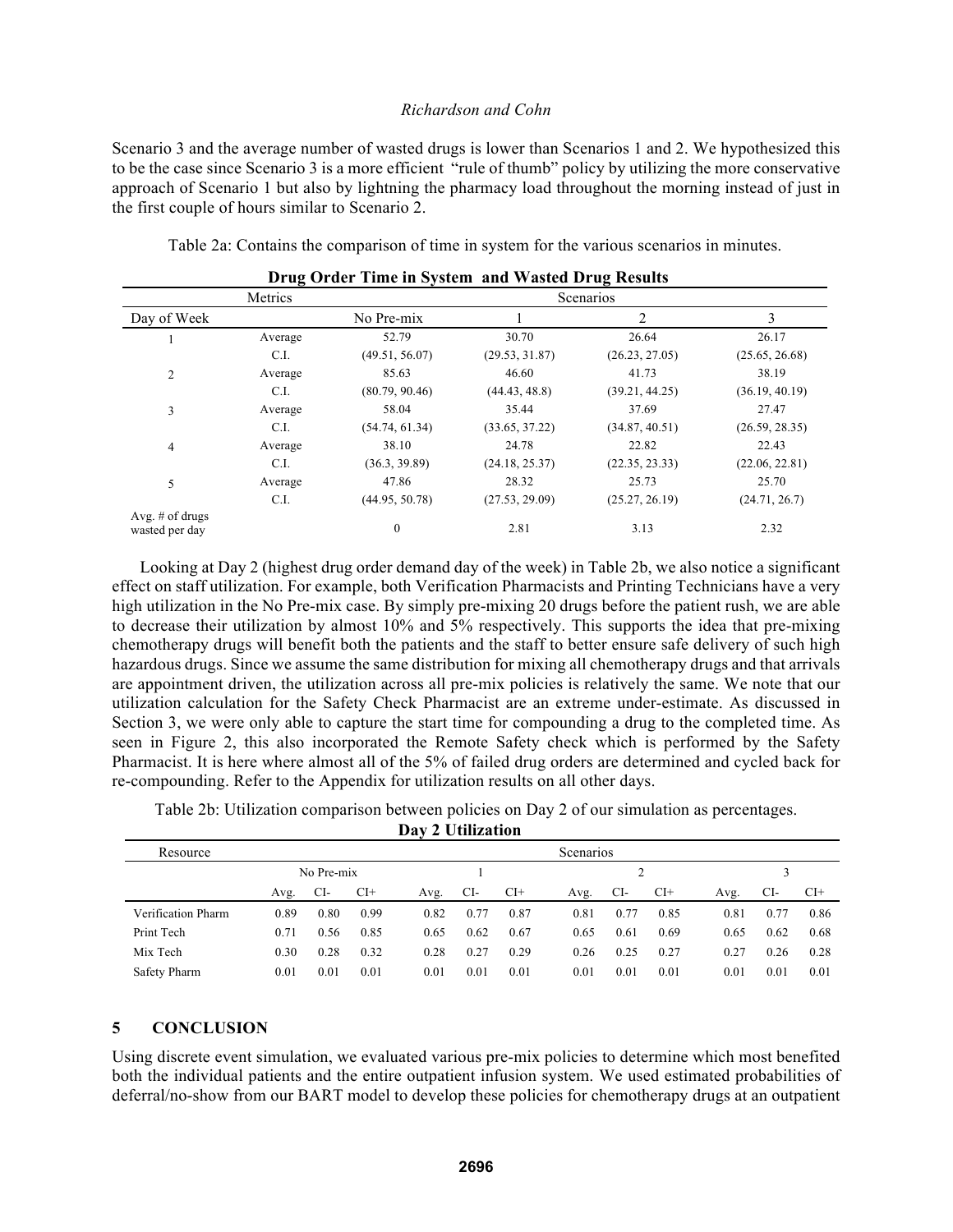chemotherapy infusion center pharmacy. These experiments were not meant to determine the best approach for UMRCC but to demonstrate the idea of pre-mix as a technique that can be utilized by other institutions.

The discussed model serves multiple purposes both for our current and future work. While we can test current "rule of thumb" polices as done in this paper, we also can evaluate optimization models that determine, within a fix window of time, what set of drugs are optimal to pre-mix to minimize the expected time in system as well as expected waste cost. Our immediate next steps will incorporate the drug cost into the simulation model as well as introduce additional patient arrival streams from those with a clinic visit. Future extensions will also allow for more dynamic policies to be tested that provide unattainable improvements from a static model.

This work provides an invaluable tool to both engineers and medical professional working to reduce patient waiting time in an outpatient chemotherapy infusion center by helping insure the safety of the patients and improves their overall satisfaction.

### **ACKNOWLEDGMENTS**

We would like to thank the University of Michigan-Rackham Graduate School, the Center for Healthcare Engineering and Patient Safety (CHEPS), and the Seth Bonder Foundation for funding this research. We would also like to thank our clinical collaborators, Vincent Larroca and Carolina Typaldos. Also we thank Francisco Aldarondo, Matt See, Hwon Tak, Alisson Winnik and all other CHEPS students who assisted with this work.

# **APPENDIX - SIMULATION LOGIC**

This simulation consists of ten queues:

- The order arrival queue  $(A<sub>q</sub>)$  which contains one entry per patient pharmacy order and is sorted by actual arrival time of the order into the pharmacy queue
- The order verification queue  $(V<sub>q</sub>)$  is initially empty but later contains all orders waiting for verification. These orders are sorted by scheduled appointment time
- The Available-Pharmacists-to-Verify Queue ( $VP<sub>q</sub>$ ) contains one entry for each pharmacist available for the verification task, sorted by time that they become available (i.e., when their shift starts or when they have completed a task)
- The print labels queue  $(L_0)$  follows a First in First Out (FIFO) policy. This queue contains an entry for each order after it finishes two verifications
- The Available-Tech-to-Print Queue  $(PT<sub>q</sub>)$  contains one entry for the single print tech working during that shift
- The mixing drug queue  $(M_q)$  follows a FIFO policy. This queue contains an entry for each order after finishing printing the labels
- The Available-Tech-to-Mix-Drug Queue  $(MT_q)$  contains one entry for each mixing tech available for this task, sorted by the time they become available
- The safety check and sorting queue  $(S_q)$  also follows a FIFO policy. This queue contains an entry for each order after drug mixing is complete
- The Available-Pharmacist-to-Safety-Check- Queue  $(PS<sub>a</sub>)$  contains one entry for contains one entry for each safety check pharmacist tech available for this task, sorted by the time they become available
- The Event queue is used to sequentially order and trace all events in the simulation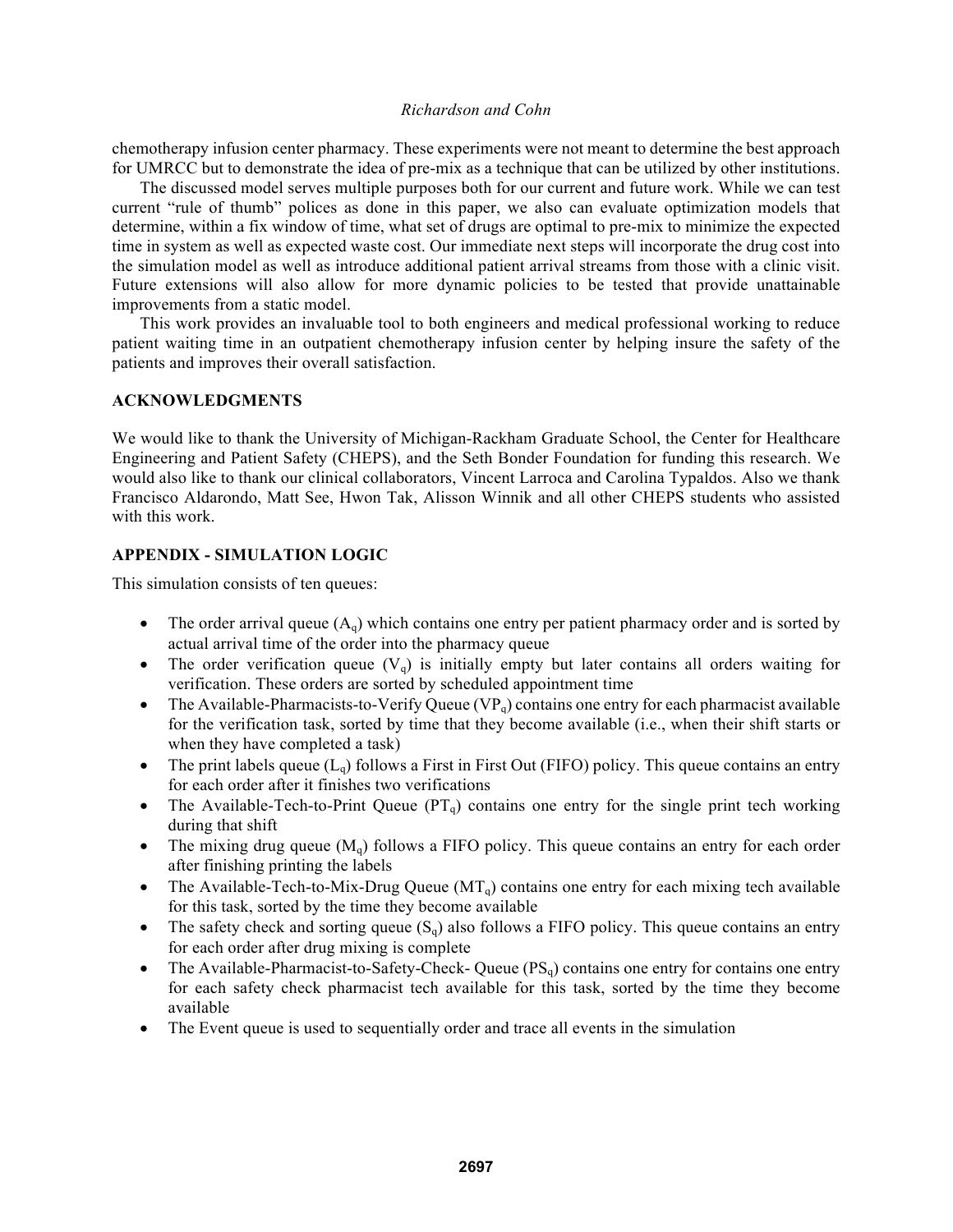These queues are initialized as follows:

- For each drug order, we generate the actual arrival time from a perturbation of the scheduled arrival time (i.e., some patients arrive before and some after the scheduled appointment time). Each order is then placed into  $A<sub>q</sub>$ .
- All order with an actual arrival time before the start-of-operations are placed into  $V_q$  by order of their appointment time
- $VP_q$ ,  $PT_q$ ,  $MT_q$ , and  $PS_q$  are then generated based on the staff schedule for all pharmacy techs and pharmacist.
- If a drug is pre-mixed, skip to step 6 below

# **Loop until through the entire arrival queue:**

- 1. Any drug order with an actual arrival time at or before the simulation clock time will then move into the verification queue.
	- This queue is then sorted by scheduled appointment time
- 2. Verification pharmacist then take the order from the top of the queue to complete service. After the first verification is complete, the order is then placed back in the verification queue with a higher priority than the orders who have not received a first verification yet.
- 3. Next the order must go through a second verification done by a different pharmacist than their first verification. After the second verification, the drug order is then sent to the print labels/drug kit queue.
- 4. Print techs than take orders in their queue at a first come first serve basis. After service is complete, the order along with all supplies are placed in the drug mixing queue.
- 5. Mixing tech again grab the orders by FIFO and start working on the drug. There is a chance the tech makes a mistake which is caught by one of the safety checks. If this is the case, the tech must re mix the entire drug. After mixing service is successfully completed. The drug is placed into the sort/safety check queue
- 6. Another group of pharmacist will pull from the sort/safety check queue by FIFO. Once this service is complete the drug is ready for the patient.

# **Utilization Tables**

Table a: Utilization comparison between policies on Day 1 of our simulation as percentages.

| <b>Utilization Day 1</b> |           |            |       |      |      |       |      |      |       |      |      |       |
|--------------------------|-----------|------------|-------|------|------|-------|------|------|-------|------|------|-------|
| Resource                 | Scenarios |            |       |      |      |       |      |      |       |      |      |       |
|                          |           | No Pre-mix |       |      |      |       |      |      |       |      |      |       |
|                          | Avg.      | CI-        | $CI+$ | Avg. | CI-  | $CI+$ | Avg. | CI-  | $CI+$ | Avg. | CI-  | $CI+$ |
| Verification Pharm       | 0.65      | 0.61       | 0.69  | 0.54 | 0.51 | 0.58  | 0.54 | 0.52 | 0.57  | 0.54 | 0.52 | 0.55  |
| Print Tech               | 0.52      | 0.49       | 0.54  | 0.43 | 0.41 | 0.45  | 0.43 | 0.41 | 0.45  | 0.43 | 0.40 | 0.46  |
| Mix Tech                 | 0.21      | 0.20       | 0.21  | 0.17 | 0.16 | 0.18  | 0.17 | 0.16 | 0.17  | 0.16 | 0.16 | 0.17  |
| Safety Pharm             | 0.01      | 0.01       | 0.01  | 0.01 | 0.01 | 0.01  | 0.01 | 0.01 | 0.01  | 0.01 | 0.01 | 0.01  |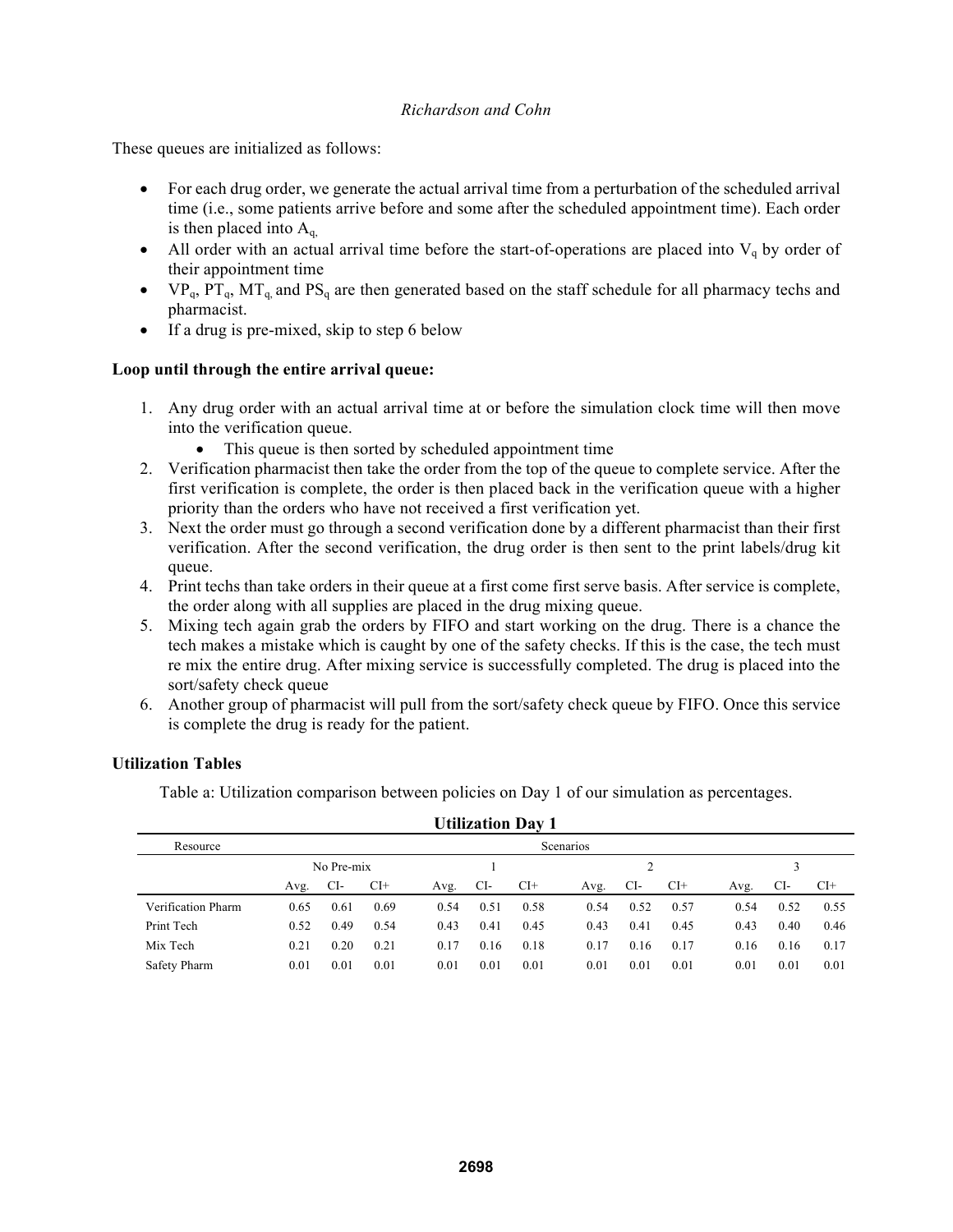|                    |                  |            |       |      |      | <b>Utilization Day 3</b> |      |      |       |      |      |       |  |
|--------------------|------------------|------------|-------|------|------|--------------------------|------|------|-------|------|------|-------|--|
| Resource           | <b>Scenarios</b> |            |       |      |      |                          |      |      |       |      |      |       |  |
|                    |                  | No Pre-mix |       |      |      |                          |      |      |       |      |      |       |  |
|                    | Avg.             | CI-        | $Cl+$ | Avg. | CI-  | $CI+$                    | Avg. | CI-  | $CI+$ | Avg. | CI-  | $CI+$ |  |
| Verification Pharm | 0.87             | 0.83       | 0.90  | 0.76 | 0.72 | 0.80                     | 0.75 | 0.70 | 0.80  | 0.75 | 0.72 | 0.79  |  |
| Print Tech         | 0.69             | 0.66       | 0.72  | 0.60 | 0.57 | 0.63                     | 0.60 | 0.57 | 0.63  | 0.60 | 0.58 | 0.63  |  |
| Mix Tech           | 0.28             | 0.27       | 0.29  | 0.25 | 0.23 | 0.26                     | 0.23 | 0.23 | 0.24  | 0.24 | 0.23 | 0.25  |  |
| Safety Pharm       | 0.01             | 0.01       | 0.01  | 0.01 | 0.01 | 0.01                     | 0.01 | 0.01 | 0.01  | 0.01 | 0.01 | 0.01  |  |

Table b: Utilization comparison between policies on Day 3 of our simulation as percentages.

Table c: Utilization comparison between policies on Day 4 of our simulation as percentages.

| <b>Utilization Day 4</b> |            |      |       |      |      |       |      |      |       |      |      |       |
|--------------------------|------------|------|-------|------|------|-------|------|------|-------|------|------|-------|
| Resource                 | Scenarios  |      |       |      |      |       |      |      |       |      |      |       |
|                          | No Pre-mix |      |       |      |      |       |      |      |       |      |      |       |
|                          | Avg.       | CI-  | $CI+$ | Avg. | CI-  | $CI+$ | Avg. | CI-  | $CI+$ | Avg. | CI-  | $CI+$ |
| Verification Pharm       | 0.56       | 0.51 | 0.61  | 0.46 | 0.42 | 0.51  | 0.46 | 0.42 | 0.51  | 0.46 | 0.41 | 0.51  |
| Print Tech               | 0.41       | 0.34 | 0.47  | 0.34 | 0.28 | 0.39  | 0.33 | 0.28 | 0.39  | 0.33 | 0.28 | 0.38  |
| Mix Tech                 | 0.19       | 0.18 | 0.20  | 0.16 | 0.15 | 0.16  | 0.15 | 0.14 | 0.16  | 0.15 | 0.14 | 0.15  |
| Safety Pharm             | 0.01       | 0.00 | 0.01  | 0.01 | 0.00 | 0.01  | 0.01 | 0.00 | 0.01  | 0.01 | 0.00 | 0.01  |

Table d: Utilization comparison between policies on Day 5 of our simulation as percentages.

| <b>Utilization Day 5</b> |                  |      |       |      |      |       |      |      |       |      |      |       |  |
|--------------------------|------------------|------|-------|------|------|-------|------|------|-------|------|------|-------|--|
| Resource                 | <b>Scenarios</b> |      |       |      |      |       |      |      |       |      |      |       |  |
|                          | No Pre-mix       |      |       |      |      |       |      |      |       |      |      |       |  |
|                          | Avg.             | CI-  | $CI+$ | Avg. | CI-  | $CI+$ | Avg. | CI-  | $CI+$ | Avg. | CI-  | $CI+$ |  |
| Verification Pharm       | 0.69             | 0.64 | 0.73  | 0.58 | 0.55 | 0.62  | 0.58 | 0.55 | 0.62  | 0.58 | 0.54 | 0.62  |  |
| Print Tech               | 0.55             | 0.52 | 0.58  | 0.47 | 0.44 | 0.50  | 0.46 | 0.44 | 0.49  | 0.47 | 0.45 | 0.49  |  |
| Mix Tech                 | 0.22             | 0.22 | 0.23  | 0.20 | 0.19 | 0.21  | 0.19 | 0.18 | 0.20  | 0.19 | 0.19 | 0.20  |  |
| Safety Pharm             | 0.01             | 0.01 | 0.01  | 0.01 | 0.01 | 0.01  | 0.01 | 0.01 | 0.01  | 0.01 | 0.01 | 0.01  |  |

#### **REFERENCES**

- American Cancer Society (ACS). 2018. American Cancer Society Cancer Facts & Figures 2018. https://www.cancer.org/research/cancer-facts-statistics/all-cancer-facts-figures/cancer-facts-figures-2018.html, accessed 20.01.2018.
- Barjis, J. 2011. "Healthcare Simulation and its Potential Areas and Future Trends". *SCS M&S Magazine*  $2(5):1-6.$
- Fuentes, S. and J. E. Frödin. 2015. "Why is Intravenous Chemotherapy Cancelled and How Often. Could it be Prevented. A Prospective Analysis of all Planned and Given Intravenous Anti-tumor Treatments at the Department of Oncology, Karolinska University Hospital, Stockholm during One Month". *Acta Oncologica* 54(7):1056–1062.
- Harrison, J. M., B. Lavasseur, P. J. Stella, P. T. Adams, L. Swafford, J. Lewis, K. Mendelsohn-Victor, and C. R. Friese. 2016. "Factors Associated with Toxicity-related Service Use Among Community Oncology Patients". *Journal of Clinical Oncology* 34(7):133-133.